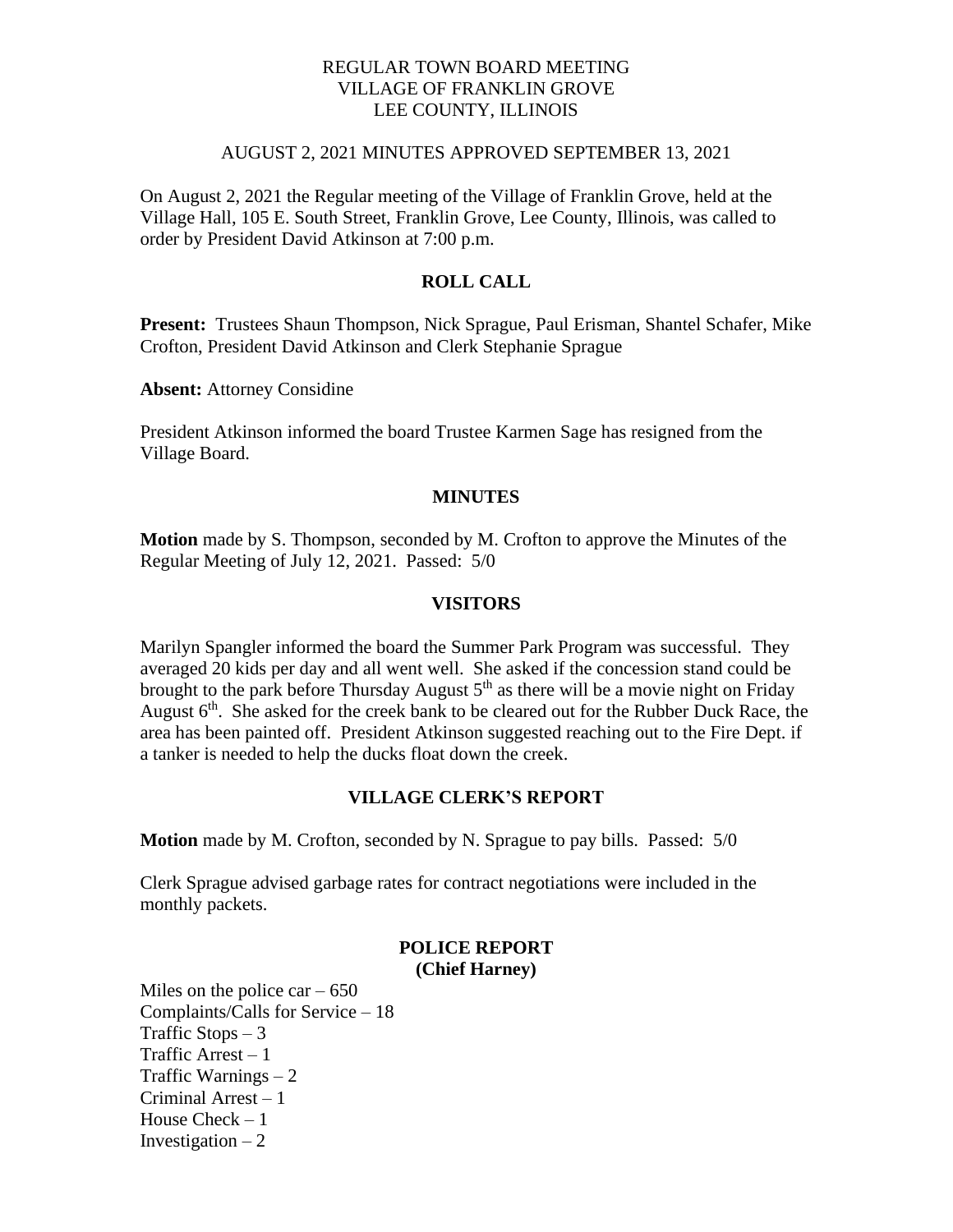Trustee Schafer asked if Chief Harney has heard anything from the owner of the house across the street from the Brethren Church, he had not. President Atkinson suggested he reach out to him.

Trustee Schafer asked about the foundation/house on N. State. They are currently dealing with issues at their apartment building on N. Spring St. and a meter will be hooked up to the house behind the foundation on N. State.

Trustee Schafer stated she gave Dan Yates information on the house at State and Lahmen and he is checking with his attorney about the taxes.

### **LEGAL ISSUES (Attorney Considine)**

None

## **GENERAL ISSUES**

None

# C**OMMITTEE REPORTS**

## **STREETS & ALLEYS**

(N. Sprague Chairman)

Trustee Schafer asked what is going with the street at the corner of Sycamore and South St. Trustee Sprague stated they are putting in the new water line for the athletic field.

## **WATER & SEWER**

(M. Crofton Chairman)

**Motion** made by S. Thompson, seconded by N. Sprague to sign a contract with Willett Hofmann for water/sewer operator for \$1,100 per month which will include 9 hours of service. Passed: 5/0

**Motion** made by M. Crofton, seconded by S. Thompson to make clarifier repairs in the amount of \$11,000. Passed: 5/0

## **COMMUNITY DEVELOPMENT**

(S. Schafer Chairman)

Trustee Schafer informed the board the Harvest Fest is all set to go. The bounce house will not be picked up until Sunday and asked if it would be okay for the street to be closed an extra day. President Atkinson stated that would be fine.

#### **PROPERTIES**

(P. Erisman Chairman)

Trustee Erisman informed the board there were holes filled at the Atlasta Park Community Building, gutters replaced on the east side.

President Atkinson asked Trustee Erisman to ask the Fire Dept how much they are asked for the 6 wheeled SUV Polaris Ranger.

The village mower is in the shop and we have been using Trustee Erisman's mower. Trustee Erisman stated the chain on the overhead door needs adjusted.